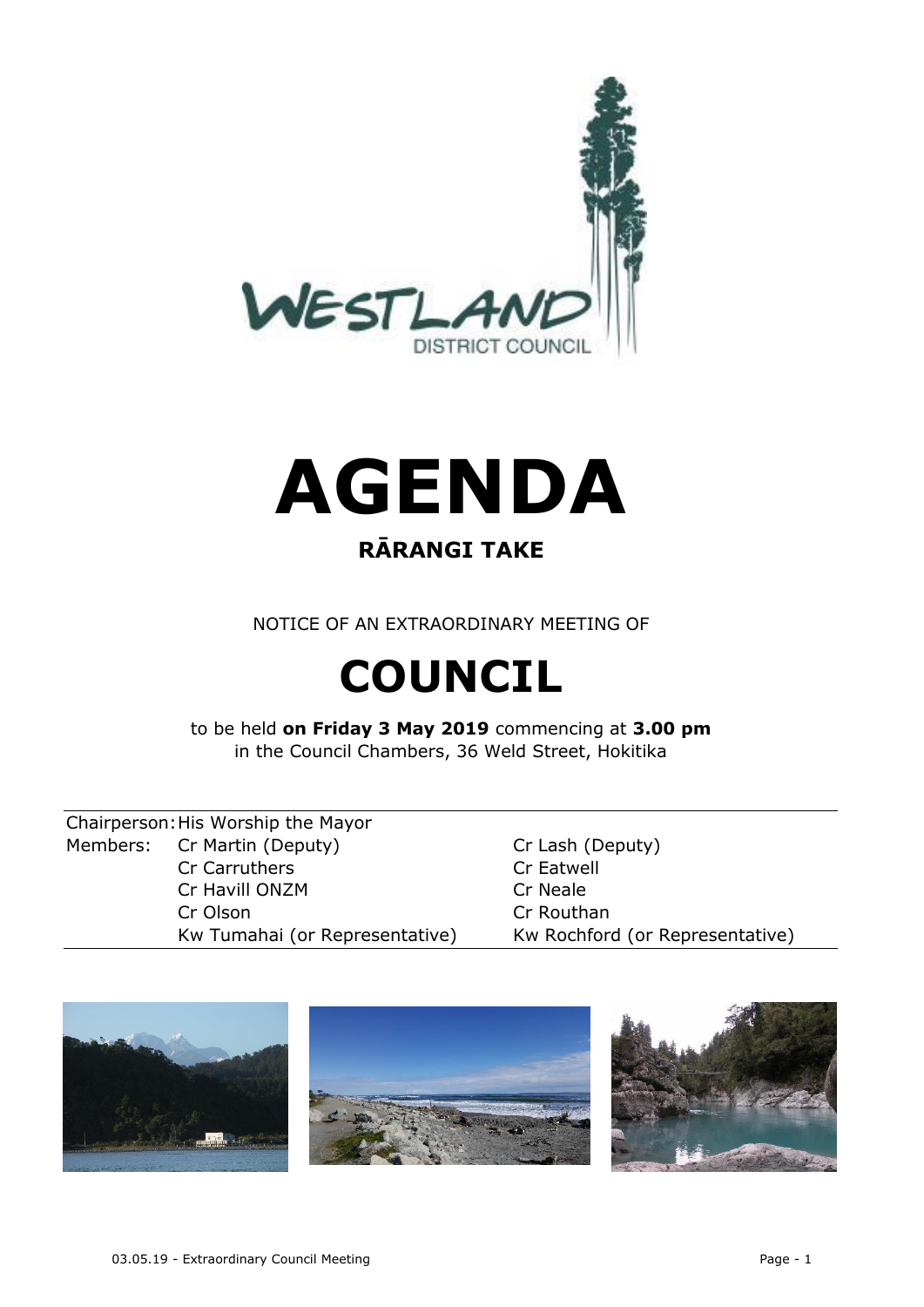## **Council Vision:**

We work with the people of Westland to grow and protect our communities, our economy and our unique natural environment.

## **Purpose:**

The Council is required to give effect to the purpose of local government as prescribed by section 10 of the Local Government Act 2002. That purpose is:

- (a) To enable democratic local decision-making and action, by and on behalf of, communities; and
- (b) To meet the current and future needs of communities for good-quality local infrastructure, local public services, and performance of regulatory functions in a way that is most cost-effective for households and businesses.

#### **1. NGĀ WHAKAPAAHA APOLOGIES**

Kw. Tumahai (tentative) (includes leave of absence notification)

#### **2. WHAKAPUAKITANGA WHAIPĀNGA DECLARATIONS OF INTEREST**

Members need to stand aside from decision-making when a conflict arises between their role as a Member of the Council and any private or other external interest they might have. This note is provided as a reminder to Members to review the matters on the agenda and assess and identify where they may have a pecuniary or other conflict of interest, or where there may be a perception of a conflict of interest.

If a member feels they do have a conflict of interest, they should publicly declare that at the start of the meeting or of the relevant item of business and refrain from participating in the discussion or voting on that item. If a member thinks they may have a conflict of interest, they can seek advice from the Chief Executive or the Group Manager: Corporate Services (preferably before the meeting). It is noted that while members can seek advice the final decision as to whether a conflict exists rests with the member.

#### **3. DISCUSS AND RESOLVE COUNCIL'S DIRECTION IN RELATION TO ITS EVENTS:**

- The Hokitika Wildfoods Festival
- The Ute Muster
- Other Events